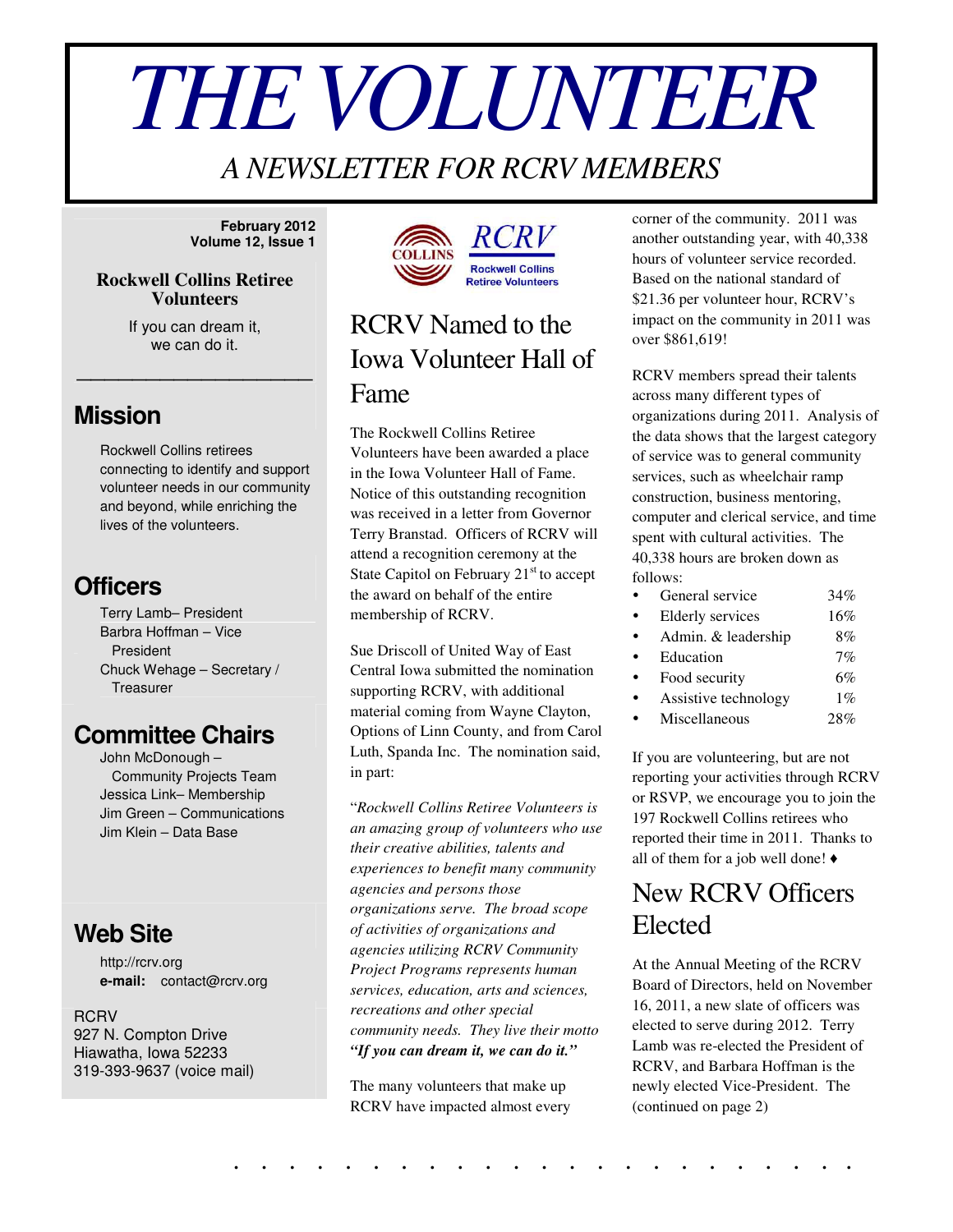#### **February 2012**

#### (from page 1)

combined Secretary/Treasurer office is now held by Chuck Wehage.

One new committee chair has begun her duties in 2012. Jessica Link is now the Membership Director, replacing Barbara Hoffman. The other Director positions remain the same in the new year. Jim Green is serving as the Communications Director and the editor of our newsletter, The Volunteer. John McDonough, Community Projects Director, and Jim Klein, Information Systems Director, also retained their offices for 2012.

In addition to the officers and directors listed above, the RCRV Board of Directors includes fifteen representatives from various non-profit organizations, one representative from Rockwell Collins (Melanie Richert replaced Jenny Becker), and twentythree retiree members of RCRV. The Board meets monthly to organize and plan the activities and opportunities for the benefit of our members and the agencies that we serve.

# RCRV Welcomes New **Members**

RCRV is very happy to welcome the following new members to our organization. We trust that they will find many worthwhile projects and volunteer opportunities through RCRV that will help make their retirement rewarding.

- Eiben, Don
- Fox, Patricia
- Landuyt, Kay Ellen
- Luken, Michael
- Marett, Richard
- Schmitt, Terry
- Stevenson, Susan
- White, Phil
- Yoder, Julius

# RCRV Members Honored For Philanthropy

Mike and Esther Wilson are well known in RCRV for their many, many hours of volunteer work in support of the RCRV mission and the many non-profits that we work with. Last November, Mike and Esther were recognized for their financial generosity to the community. The Wilsons were named the 2011 Outstanding Individual Philanthropists by the Eastern Iowa Chapter of the Association of Fundraising Professionals.



#### Mike and Esther Wilson

This award is presented to an individual or family with a proven record of exceptional generosity; who, through direct financial support, has demonstrated outstanding civic and charitable responsibility; and whose generosity encourages others to take leadership roles in philanthropy and community affairs.

According to the award citation, "Mike and Esther Wilson are true philanthropists. Community involvement and continued generosity are their hallmarks and countless individuals have been the beneficiary." RCRV members can attest to the positive impact that these two volunteers are making in the community, and we are proud that they are members of RCRV. Congratulations!

## Rockwell Collins Health Reimbursement Arrangement (HRA) for Retirees on Medicare

#### **John McDonough**

I was recently informed by Extend Health that if you set up direct payment to your insurance provider via your banking establishment (provided that automatic reimbursement has been set up by that insurance carrier with Extend Health) and you setup direct reimbursement to the same account for Extend Health either online or via the telephone, that you will get reimbursed for your payments to your health insurance carrier automatically. It will however take about 3 billing cycles for the reimbursements to get to your account per an executive at Extend Health. If after that amount of time occurs without reimbursement, then contact your local RCRV SHIIP Counselor at 319-393-9637. Leave a message at this phone number with an explanation as to why you need assistance, please spell your name as well as a phone number and a RCRV SHIIP counselor will be in touch with you shortly.

#### **HRA Process – Carrier Participates in Automatic Reimbursement (AR)**

This is an optional service and can be turned on and off at any time by either the carrier or Extend Health. The AR process only works for premiums paid to carrier. The following carriers in the Cedar Rapids area do support AR: AARP, Coventry, Humana, Aetna, and CIGNA. The following carriers do NOT support AR: Wellmark, Community CCRx , and CVS. In other regions of the country to find out if your carrier supports AR, visit https://www.extendhealth.com/rockwell collins. Go to the "Shop and Compare" (continued on page 3)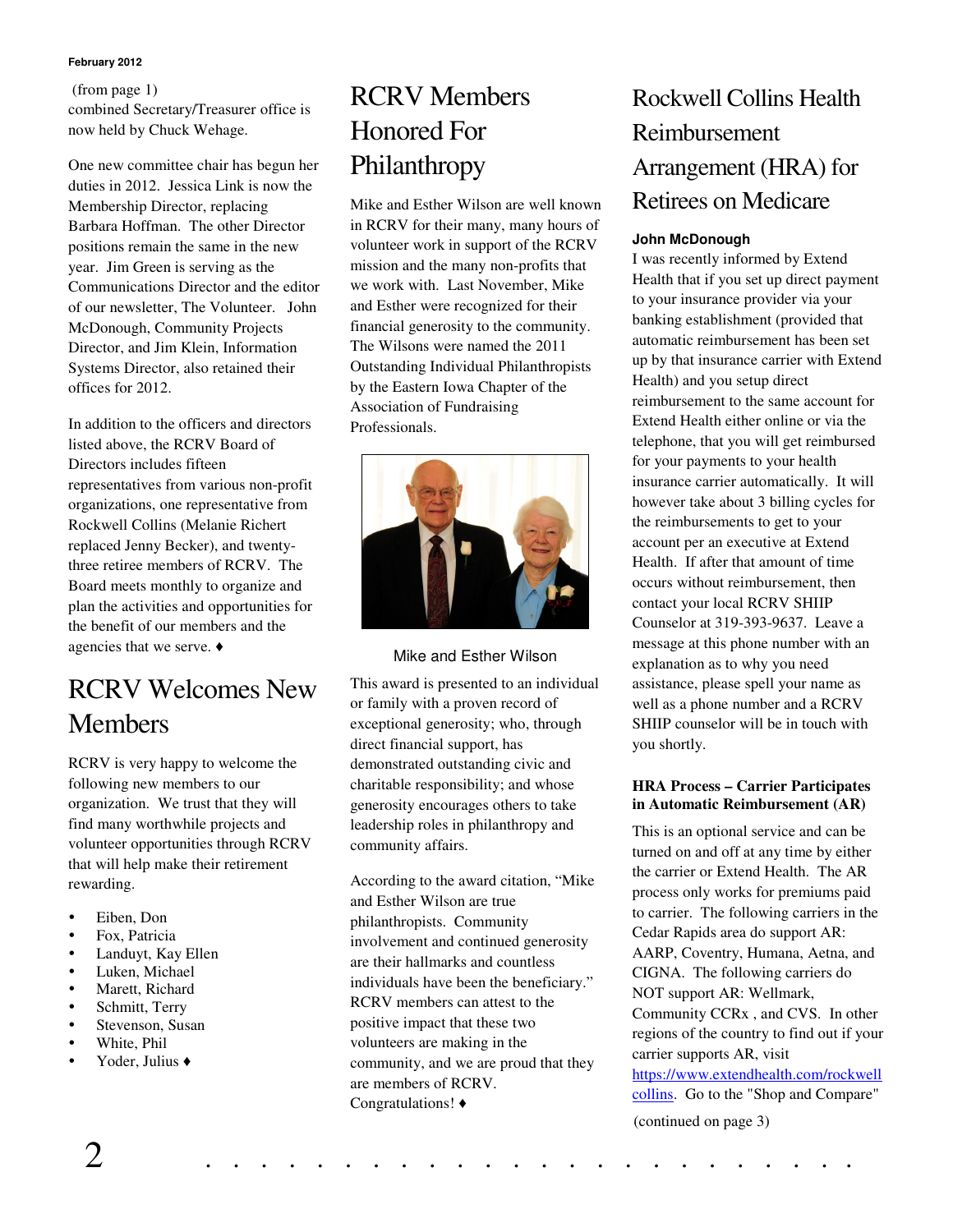#### **February 2012**

tab. Carriers that support AR are identified with "Supports Auto Reimbursement" in the lower part of each plan description.

**1. You make a payment to carrier.** Depending on the carrier, this can be done by draft from checking/savings account, credit card or check mailed to carrier. You can also setup direct payment to your carrier via your banking establishment by contacting your insurance carrier. You can do this online for some of the insurance carriers on their website.

If you choose to have the payment debited from Social Security, the carrier will not report this payment to Extend Health and a claim will have to be filed manually. Use the forms (Claim Form EHF-103) found in the envelope you received from Extend Health in December pertaining to "Using your Health Reimbursement Arrangement (HRA)."

#### **2. Carrier reports payment to Extend Health through an electronic feed.** This can take up to two billing cycles to start.

You must have enrolled in a health plan through Extend Health for AR to work. Extend Health must be the Agent of Record for the policy premium to be reported. When Extend Health enrolls you in a plan, they are considered the sales agent or "Agent of Record". This establishes a relationship with the carrier, you, and Extend Health which allows Extend Health to receive the payment information from the carrier. Without "Agent of Record" (AOR), this relationship doesn't exist and they cannot provide any reimbursements.

If reimbursement is necessary prior to the start of the AR process, a manual claim can be filed for reimbursement. Claim forms are available in the

information sent to you in December from Extend Health or online.

**3. Extend Health submits a claim request for you.** Do not submit a claim for a premium payment. This is an automated process and no action is required by you.

**4. Extend Health HRA Services (Payflex) pays claim either by direct deposit or check.** Direct deposit can be set up online at https://www.extendhealth.com/rockwell collins or via a phone call to Extend Health at 1-866-249-9924.

If you use the online setup, log in, then click "Funds and Claims" tab. Then click "Go to this site" button. After completing the privacy page, you will land on the "My Dashboard" page. Click the "Financial Center" tab. Click "Enroll in Direct Deposit" button on the left. If you are already enrolled in Direct Deposit, then the info will appear on that page. If the data is not there, then you need to fill out the requested data. You will then be signed up for Direct Deposit. You can verify by repeating the above process to this page and your data should be there.

#### **HRA Process – Carrier does not participate in AR**

**1. You make a payment to the carrier.**

#### **2. Claim form EHF-103 is**

**completed.** The following documentation is required to approve a claim: Name of the provider (e.g. health carrier) Covered participant's name Description of coverage (e.g. Medigap, MA, drug, vision, or dental) Date of coverage Proof of payment

Usually a premium statement, AND a bank statement, or a canceled check

(both sides) that match the amount on the premium statement, or a premium statement showing the amount paid, will provide all of this information.

**3. If claim is validated, the claim is paid either by direct deposit or by check.**

#### **Unused HRA Dollars at the end of 2012**

You can use your payments for Part B Medicare premiums (\$99.90/month) to claim the remainder of your unused HRA. You have until March 31, 2013 to complete this transaction. Use Claim Form EHF-103 to submit to Extend Health. ♦

# RCRV Charitable Grant Program

The 2012 RCRV Charitable Grant program will provide up to \$10,000 this summer to deserving organizations in the local community. Grants are awarded based on applications from non-profit or educational organizations nominated by active RCRV members. See the RCRV website,

www.rcrv.org/grant, for the invitation to submit applications. Every RCRV member is eligible to nominate a favorite agency or organization for a grant. No more than ten grants may be awarded in any year, so the program is competitive.

The process has already begun, with the Executive Committee deciding on the theme of the 2012 program. The annual theme determines what types of organizations will be eligible to apply for funding. Due to the large number of applications that were not able to be funded in 2011, the Executive Committee decided to retain last year's theme, "using assistive devices to help the disabled". (continued on page 4)